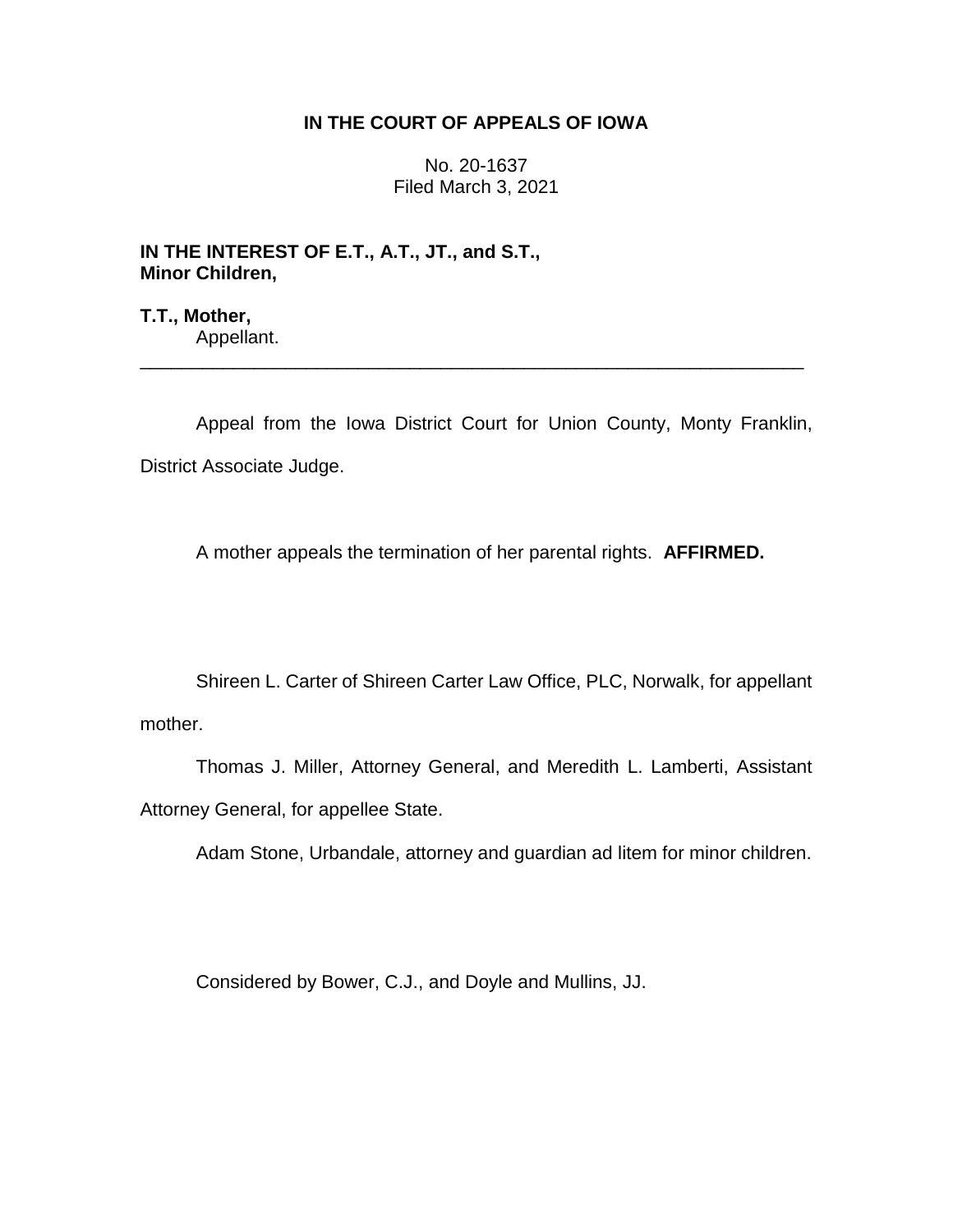## **BOWER, Chief Judge.**

A mother appeals the termination of her parental rights pursuant to Iowa Code section 232.116(1)(d), (e), (f), (k), and (*l*) (2020). She contends termination of her parental rights is not in the children's best interests, a permissive factor exists to avoid termination, and there is insufficient evidence to support termination under paragraphs "k" and "*l*."<sup>1</sup> Discerning no reason to reverse the juvenile court's ruling, we affirm.

We review termination-of-parental-rights proceedings de novo. *In re A.M.*, 843 N.W.2d 100, 110 (Iowa 2020). We give weight to the juvenile court's findings of fact, especially in assessing the credibility of witnesses, but we are not bound by them. *Id.* 

Termination of parental rights under [Iowa Code] chapter 232 follows a three-step analysis. First, the court must determine if a ground for termination under section 232.116(1) has been established. If a ground for termination is established, the court must, secondly, apply the best-interest framework set out in section 232.116(2) to decide if the grounds for termination should result in a termination of parental rights. Third, if the statutory best-interest framework supports termination of parental rights, the court must consider if any statutory exceptions set out in section 232.116(3) should serve to preclude termination of parental rights.

*In re D.W.*, 791 N.W.2d 703, 706–07 (Iowa 2010) (internal citations omitted). "On

appeal, we may affirm the juvenile court's termination order on any ground that we

find supported by clear and convincing evidence." *Id.* at 707.

*Grounds for termination.* The mother has four children: E.T., born in 2008;

A.T., born in 2010; J.T., born in 2014; and S.T., born in 2016. This is not the first

juvenile court proceedings involving this family. E.T. and A.T. were removed from

 $\overline{a}$ <sup>1</sup> The father's parental rights were also terminated. He did not appeal.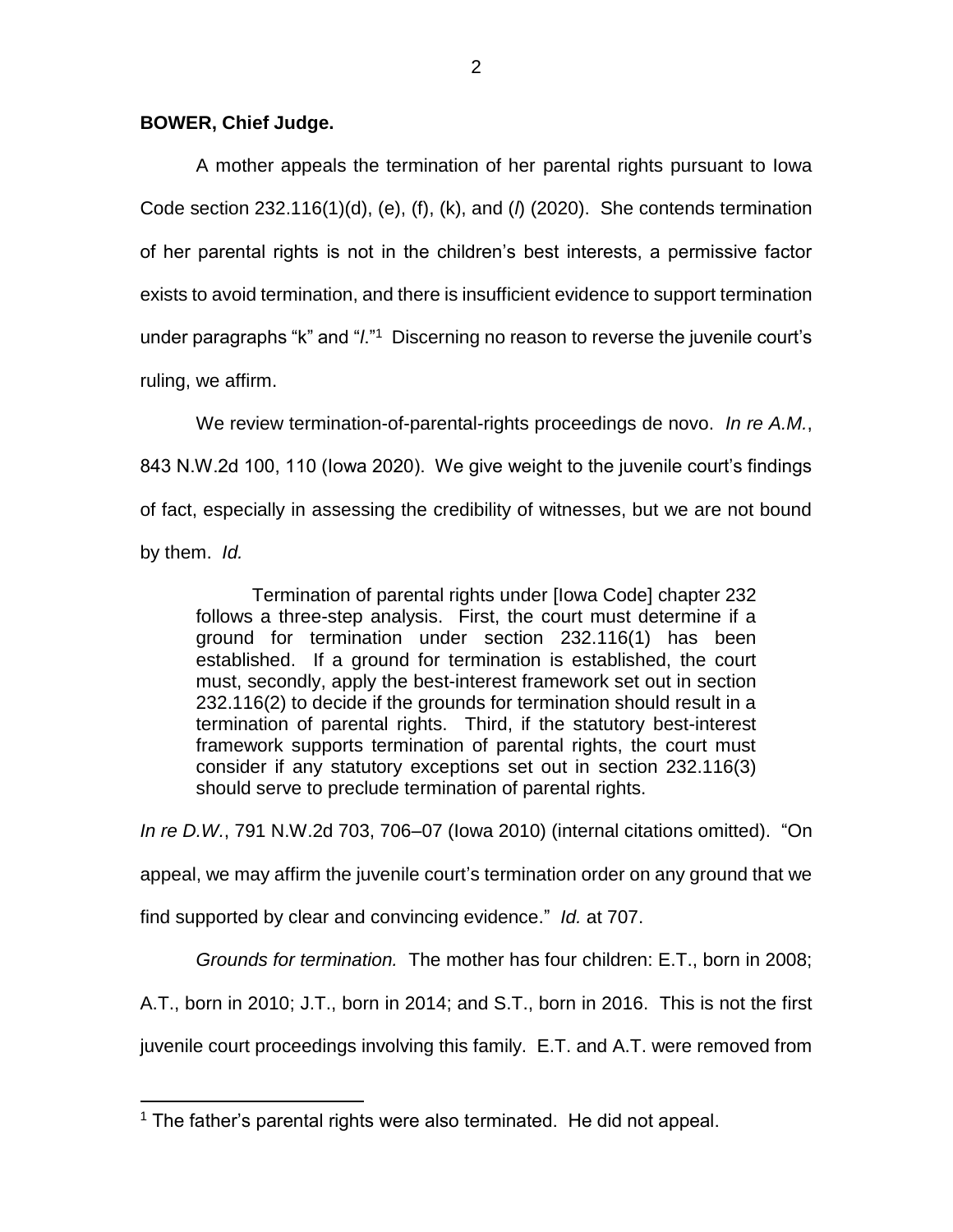their parents' custody in 2012 due to the parents' neglect and use of illegal substances. The children spent three months in foster care in 2012, and an additional nine months with their paternal grandparents in 2013. The children were returned to the parents and the juvenile proceedings were closed. In 2017, the family participated in voluntary services offered by the department of human services (DHS). Then, the four children were removed from the parents' care in September 2018 after the mother was arrested for selling methamphetamine from the family home.

The mother only contests termination under sections 232.116(1)(k) and (*l*). Because she does not challenge termination under sections 232.116(1)(d), (e), and (h), we need not address the first step of the three-step analysis. *See In re P.L.*, 778 N.W.2d 33, 40 (Iowa 2010) ("Because the father does not dispute the existence of the grounds under sections 232.116(1)(d), (h), and (i), we do not have to discuss this step.").

*Best interests of the children.* The mother argues termination of her parental rights is not in the children's best interests because at the time of the trial, she was compliant with DHS's recommendations and participating in services as requested. She also notes the children are not together and DHS had not adequately considered her mother's request to be considered a placement. The mother argues it is not in the children's best interests "to have the legal sibling relationship terminated." In addition, the mother notes the foster care review board did not recommend terminating the mother's rights.

The statutory best-interest analysis requires that we give primary consideration to "the child[ren]'s safety, . . . the best placement for furthering the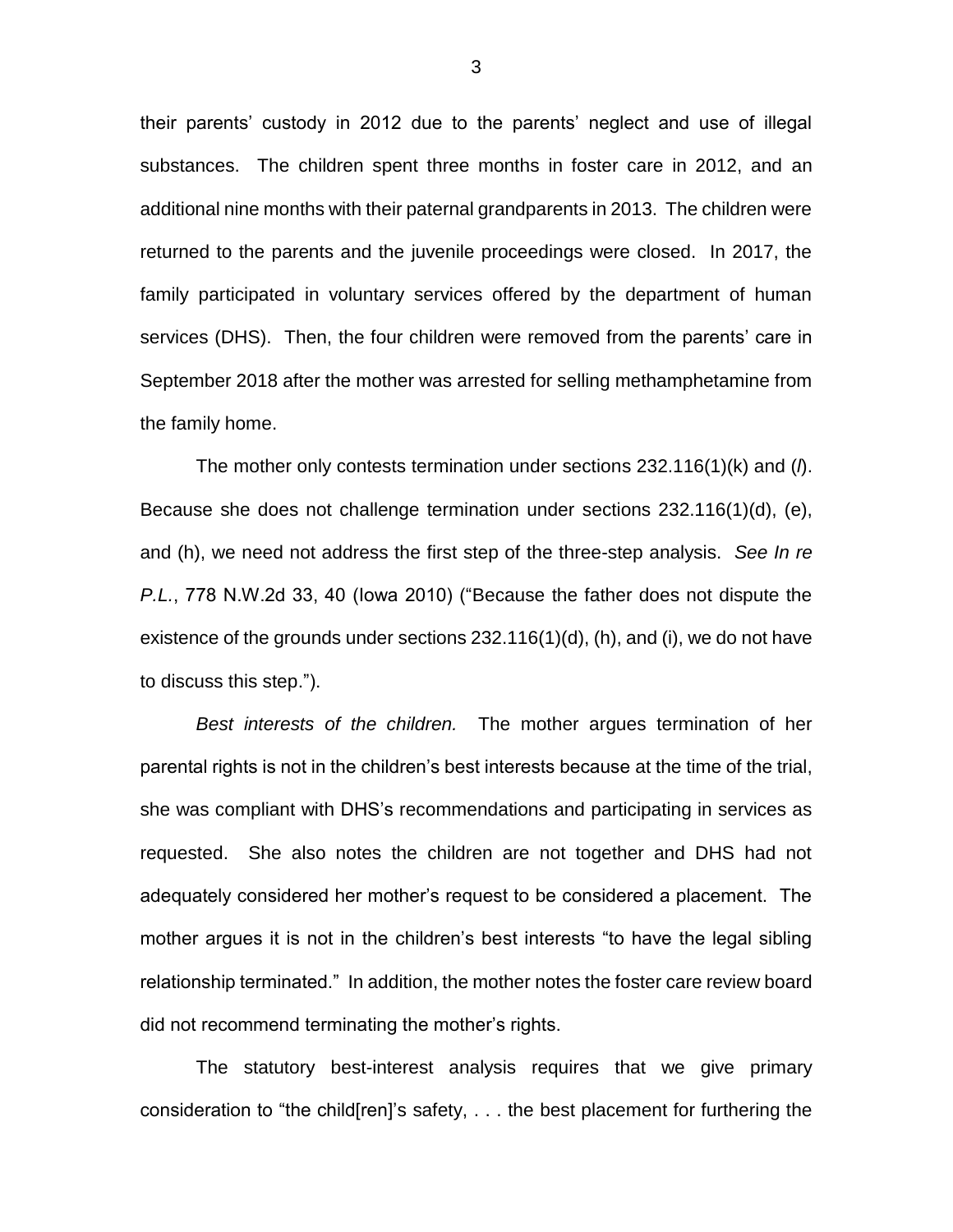long-term nurturing and growth of the child[ren], and . . . the physical, mental, and emotional condition and needs of the child[ren]." Iowa Code § 232.116(2). For a child who has been placed with a foster family, we consider whether the child has been integrated into the foster family, and whether the foster family is able and willing to adopt the child. *Id.* § 232.116(2)(b); *see D.W.*, 791 N.W.2d at 708.

This family has been affected by the parents' drug use and instability for too long. At the time of trial, the children had been out of parental custody for almost twice the statutory one-year limit. *See* Iowa Code § 232.116(1)(f)(3) ("The child has been removed from the physical custody of the child's parents for at least twelve of the last eighteen months, or for the last twelve consecutive months and any trial period at home has been less than thirty days."). "Once the limitation period lapses, termination proceedings must be viewed with a sense of urgency." *In re C.B.*, 611 N.W.2d 489, 495 (Iowa 2000).

The mother's efforts came six months after the December 30, 2019 permanency-review hearing and after the goal of the proceedings had been changed from reunification to termination and adoption. We also note her efforts come after two notices of probation violation and a scheduled probation revocation proceeding. Her probation officer testified she intended to recommend the mother's probation be revoked and she serve time in prison. While we encourage the mother to pursue her recent efforts toward substance-abuse and mental-health treatment, such eleventh-hour efforts are not sufficient. *See id.* ("A parent cannot wait until the eve of termination, after the statutory time periods for reunification have expired, to begin to express an interest in parenting."). We note, too, that the

4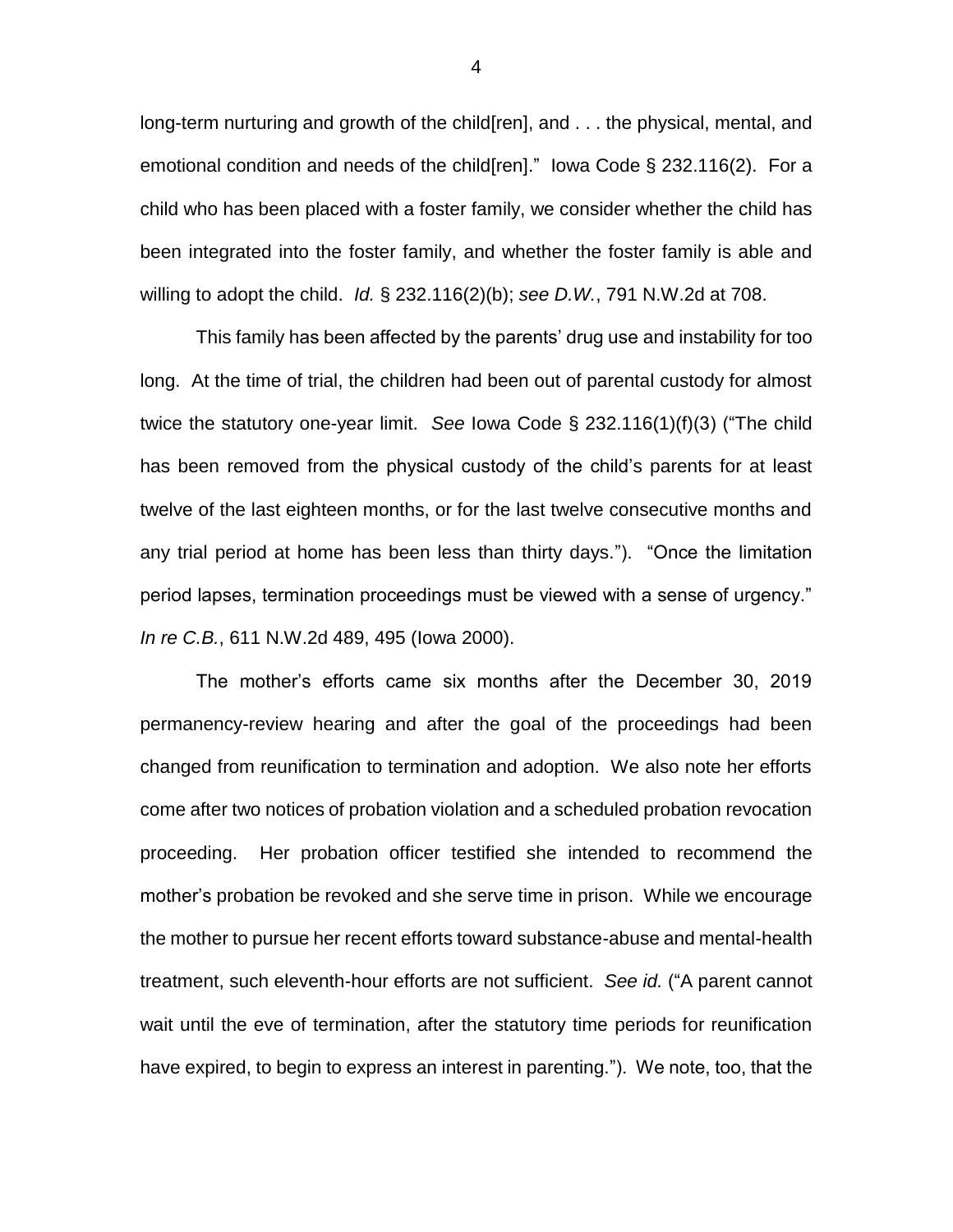children's guardian ad litem recommended termination of the mother's parental rights.

E.T. and A.T. have been in the paternal grandparents' custody and care since the removal. They are comfortable and secure in that placement. J.T. and S.T. had been placed with the paternal grandparents as well, but the grandparents were unable to provide for the needs of all the children after a time, $<sup>2</sup>$  so the younger</sup> two were moved to a foster family. Later, J.T.'s behavioral challenges required a separate placement. S.T.'s special needs are being met in her current placement, as are J.T.'s. $3$  All four children's placements are preadoptive. The caregivers have been amenable and cooperative with sibling visits. The children are in need of permanency. We conclude termination of the mother's parental rights is in the children's best interests.

*Permissive factors to avoid termination.* Section 232.116(3) provides that "[t]he court need not terminate the relationship between the parent and child" under certain circumstances. *See* Iowa Code § 232.116(3)(a), (c) (providing permissive factors that may weigh against termination, including a "relative has legal custody of the child" and "termination would be detrimental to the child at the time due to the closeness of the parent-child relationship"). "'The factors weighing against termination in section 232.116(3) are permissive, not mandatory,' and the court

 $\overline{a}$ 

 $2$  S.T. is described as "globally" developmentally delayed and requires special treatments for a number of issues; she has autism, hearing loss, visual impairment, and remains pre-verbal. J.T. exhibits behavioral issues that require consistency and therapy. Both E.T. and A.T. are involved in ongoing mental-health therapy.  $3$  The State notes that during the course of these juvenile court proceedings, the mother has had the opportunity to attend all of the children's medical appointments and has not attended any of them. Nor has she consistently communicated with the children's physicians, therapist, teachers, or other service providers.